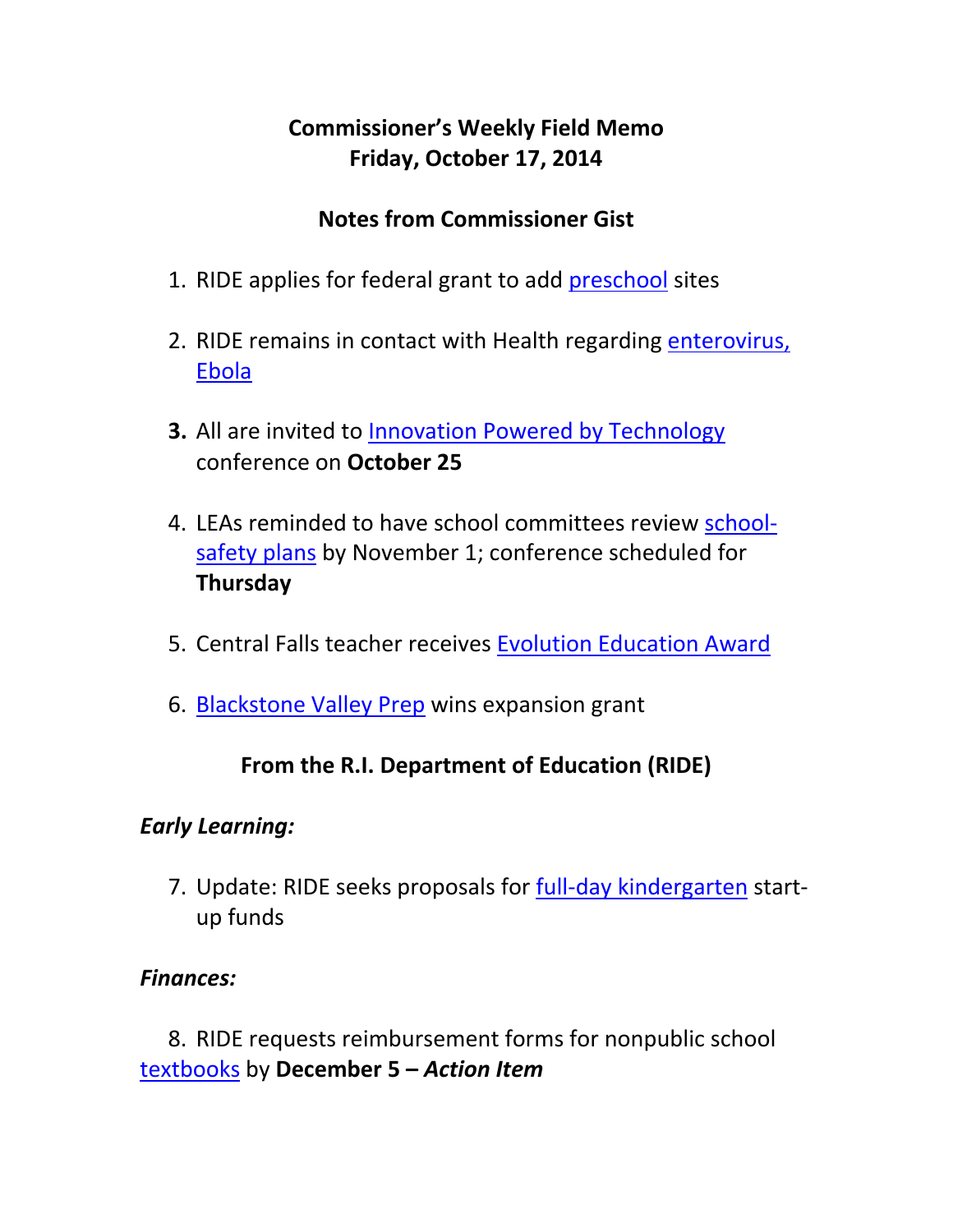#### *Educator Recognition:*

9. First network meeting for the Rhode Island District Teachers of the Year will be October 30

### **From the U.S. Department of Education**

10. Secretary Duncan issues letter on enterovirus, Ebola

### **From other organizations**

- 11. Rhode Island schools invited to participate in performance‐assessment project
- 12. Grants available to schools for environmental projects
- 13. Boston Globe available free to educators, students

## **Action Item Calendar**

November 12: Presidential Scholar nominations due December 5: Textbook‐reimbursement forms due (see below)

**Notes from Commissioner Gist**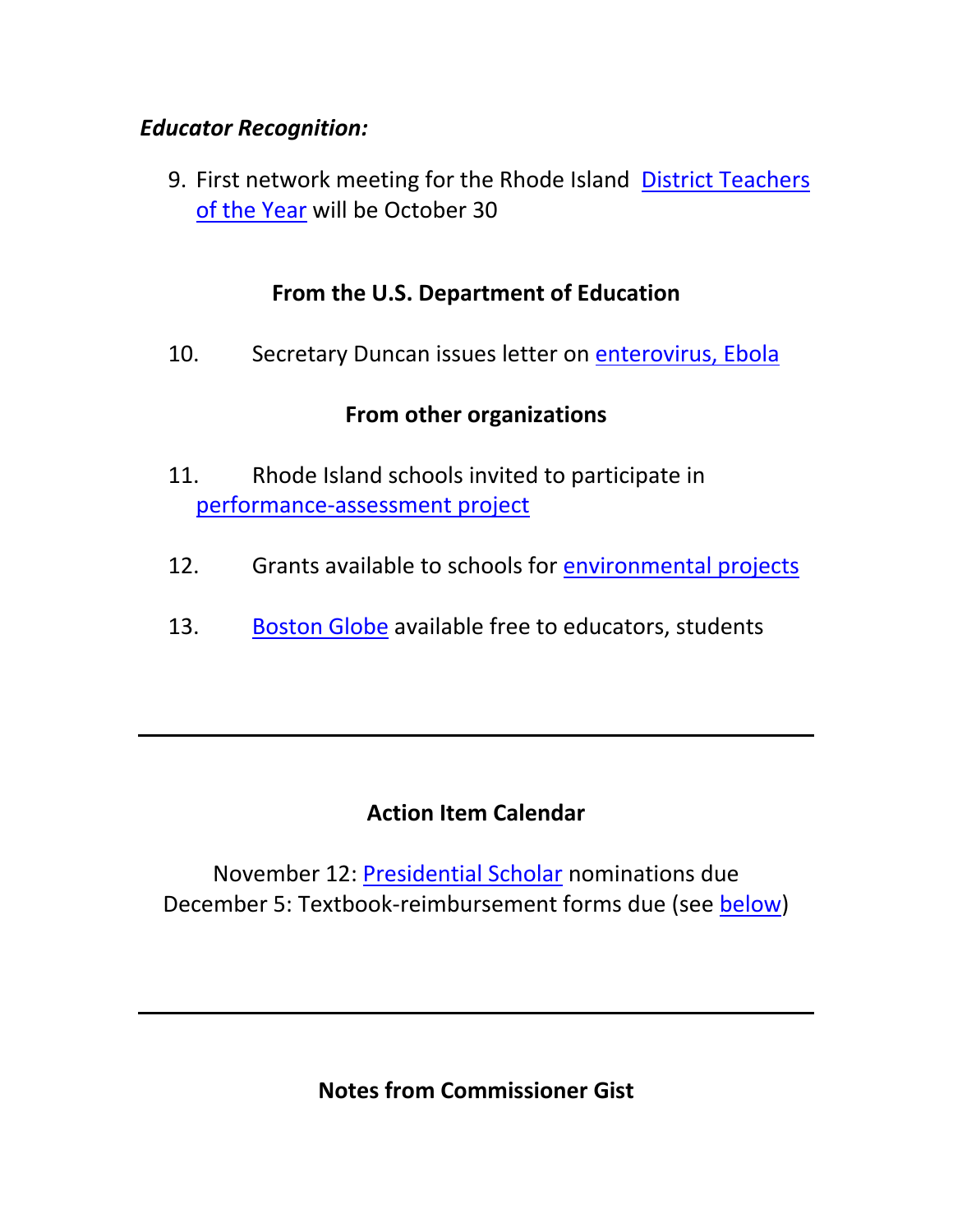## **1. RIDE applies for federal grant to add preschool sites**

Working with our partners at Rhode Island KIDS COUNT and with support from the Rhode Island Foundation, RIDE has submitted a powerful application for a federal Preschool Development – Expansion Grant. Our proposal seeks federal funds to accelerate our existing preschool expansion plan in order to increase access to preschool for children in high‐need communities as well as to improve our current processes and supports for ensuring program quality. We are seeking to expand our Rhode Island Pre‐K Program from the current 17 sites to a total of 60 sites by the 2019‐20 school year, through adding programs in our seven highest-need communities: Central Falls, East Providence, Newport, Pawtucket, Providence, West Warwick, and Woonsocket. The application for this highly competitive grant seeks approximately \$18 million over the next four fiscal years to support an additional 36 preschool classrooms; state dollars from the funding formula for aid to education will support the additional classroom expansion and would continue to support the expanded preschool program when Rhode Island has expended funds from the federal grant. I will let you know when we receive word on our grant application.

## **2. RIDE remains in contact with Health regarding enterovirus, Ebola**

This week you may have received a communication from Education Secretary Arne Duncan, regarding enterovirus and Ebola. In case you did not receive this letter, I have included it below in this Field Memo. I want to ensure you that we remain in close contact with the R.I. Department of Health, which is closely monitoring all health issues in Rhode Island. We are working with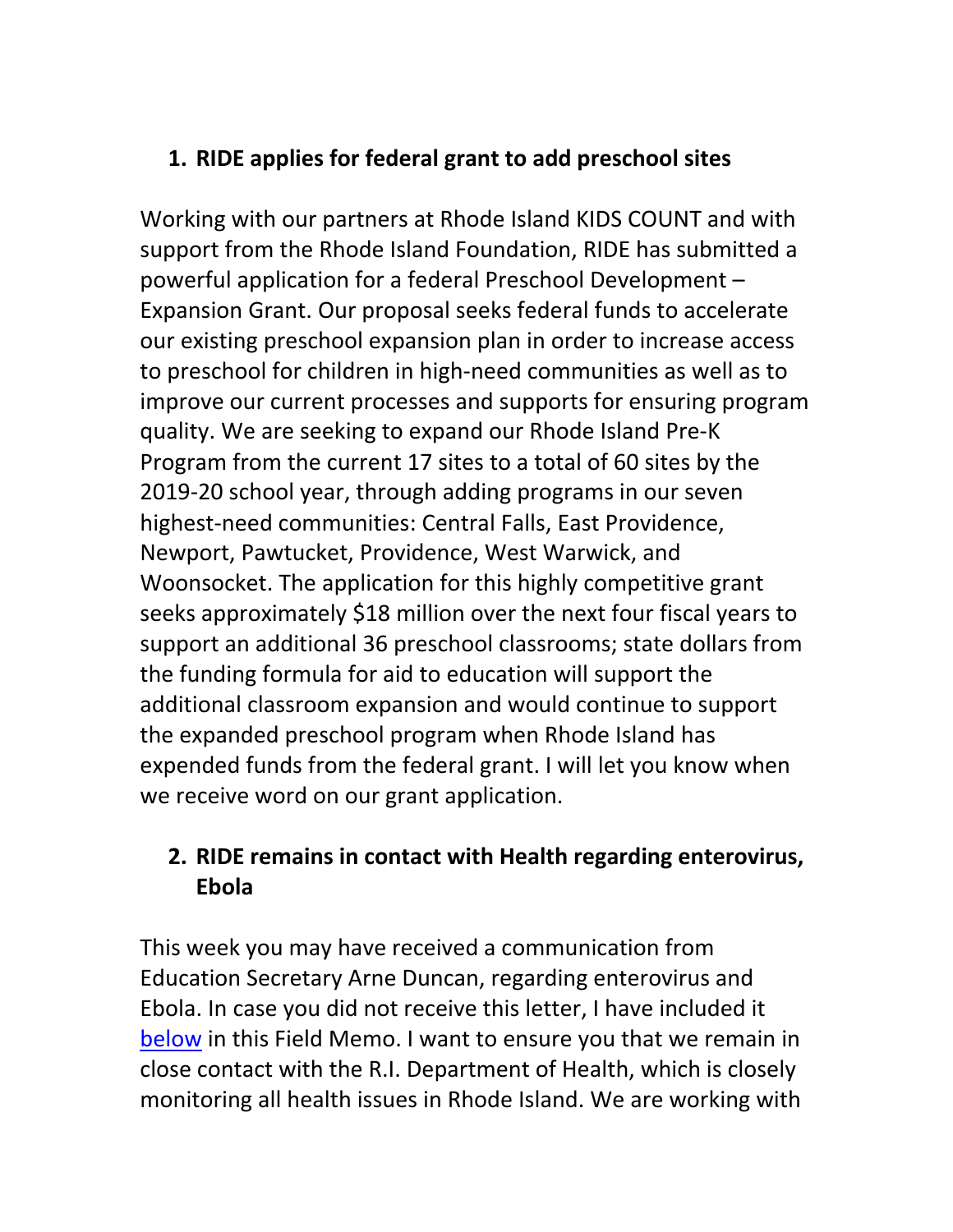the R.I. Emergency Management Agency and the R.I. Department of Health to schedule a conference call or webinar to provide you with the most up-to-date information and to answer your questions on enterovirus and Ebola. Meanwhile, if you have any concerns or if you need further information about public‐health matters in relation to your schools, feel free to contact me at any time, at Deborah.gist@ride.ri.gov or 222-8700.

# **3. All are invited to Innovation Powered by Technology conference on October 25**

All of us at RIDE are looking forward to our  $3<sup>rd</sup>$  annual Innovation Powered by Technology Conference, which will take place on Saturday, October 25, from 8 a.m. to 4 p.m., at the Rhode Island Convention Center, 1 Sabin St., Providence. The conference will include workshops, breakout sessions, panel discussions, demonstrations of student work, keynote addresses, and exhibits. Some of the leaders in digital learning, from Rhode Island schools and from across the country, will participate in this conference. More than 600 people have registered so far, and we expect this year's conference to be the biggest to date. Registration is still open, and I invite you and anyone on your team to join us at this conference. Information about the conference is on the home page of our website, or you can access the registration form directly at:

## http://www.rsvpbook.com/event\_page.php?id=587385&p= 921

In preparation for the conference, I want to draw your attention to a recent publication by one of our partners, The Learning Accelerator, that takes a good look at digital learning in many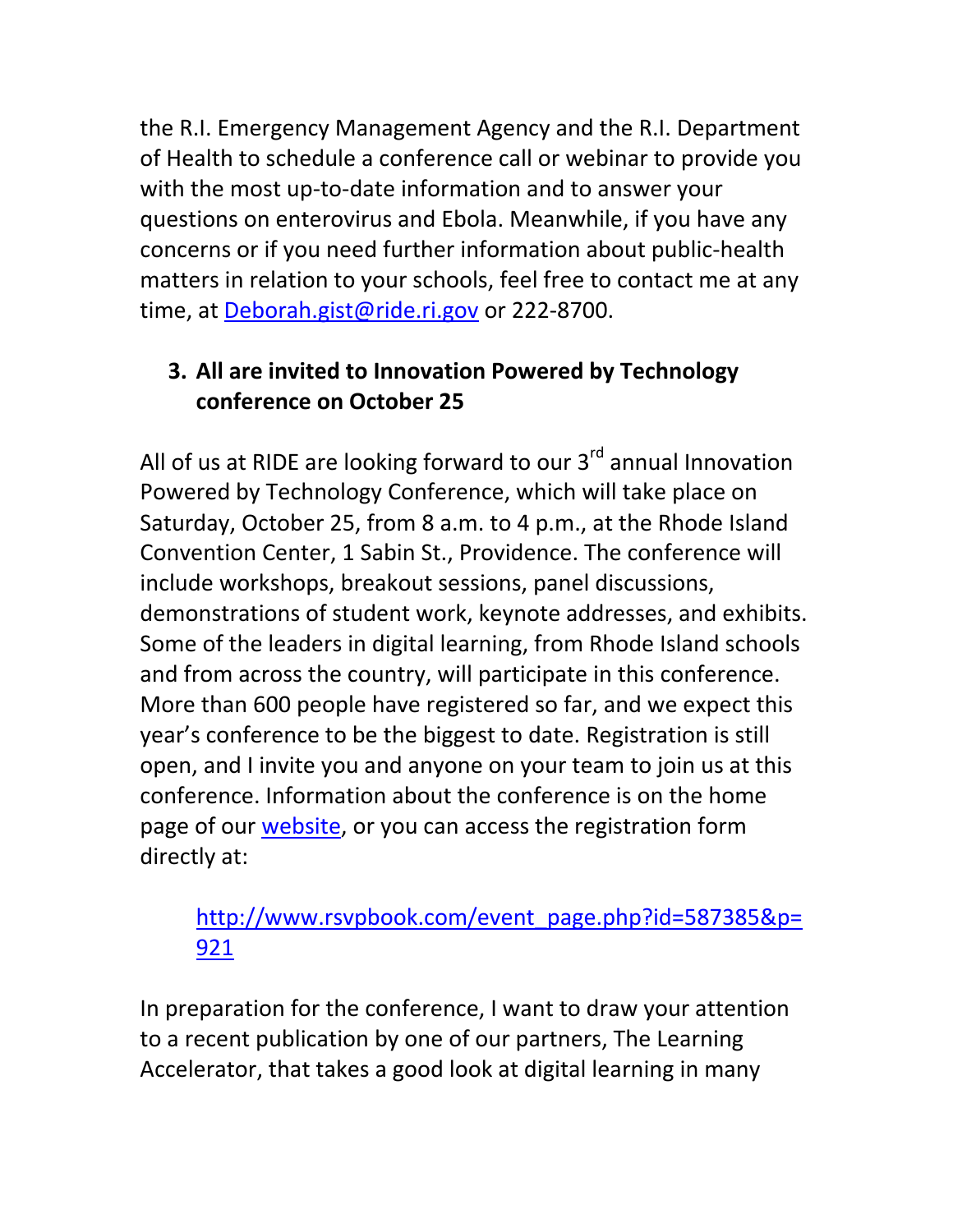states, including Rhode Island. Here is a note from The Learning Accelerator on this publication:

2Revolutions and The Learning Accelerator are excited to share a new publication: *So You Think You Want to Innovate: Emerging Lessons and a New Tool for State and District Leaders Working to Build a Culture of Innovation*.

http://learningaccelerator.org/about‐ us/news/2014/10/new‐framework‐helps‐educational‐ leaders‐build‐culture‐of‐innovation

We pursued this work because both of our organizations saw a collective need and curiosity around how education organizations could build and sustain a culture that supports and champions innovation at all levels as they strive to design powerfully effective learning experiences for young people. After many months of research and synthesis, we developed this new framework and tool. In it, we share what we believe to be components of an innovation culture and then provide a self‐assessment tool 1.0 that leaders can use to track and realize progress.

## **4. LEAs reminded to have school committees review school‐ safety plans by November 1; conference scheduled for Thursday**

Last year, legislation passed that requires all school committees to review and update their school‐safety and emergency‐response plans every year. These reviews must be completed by **November 1**. Please make sure to go to e‐RIDE and indicate when your LEA has complied with this law. (RIGL 16‐21‐25)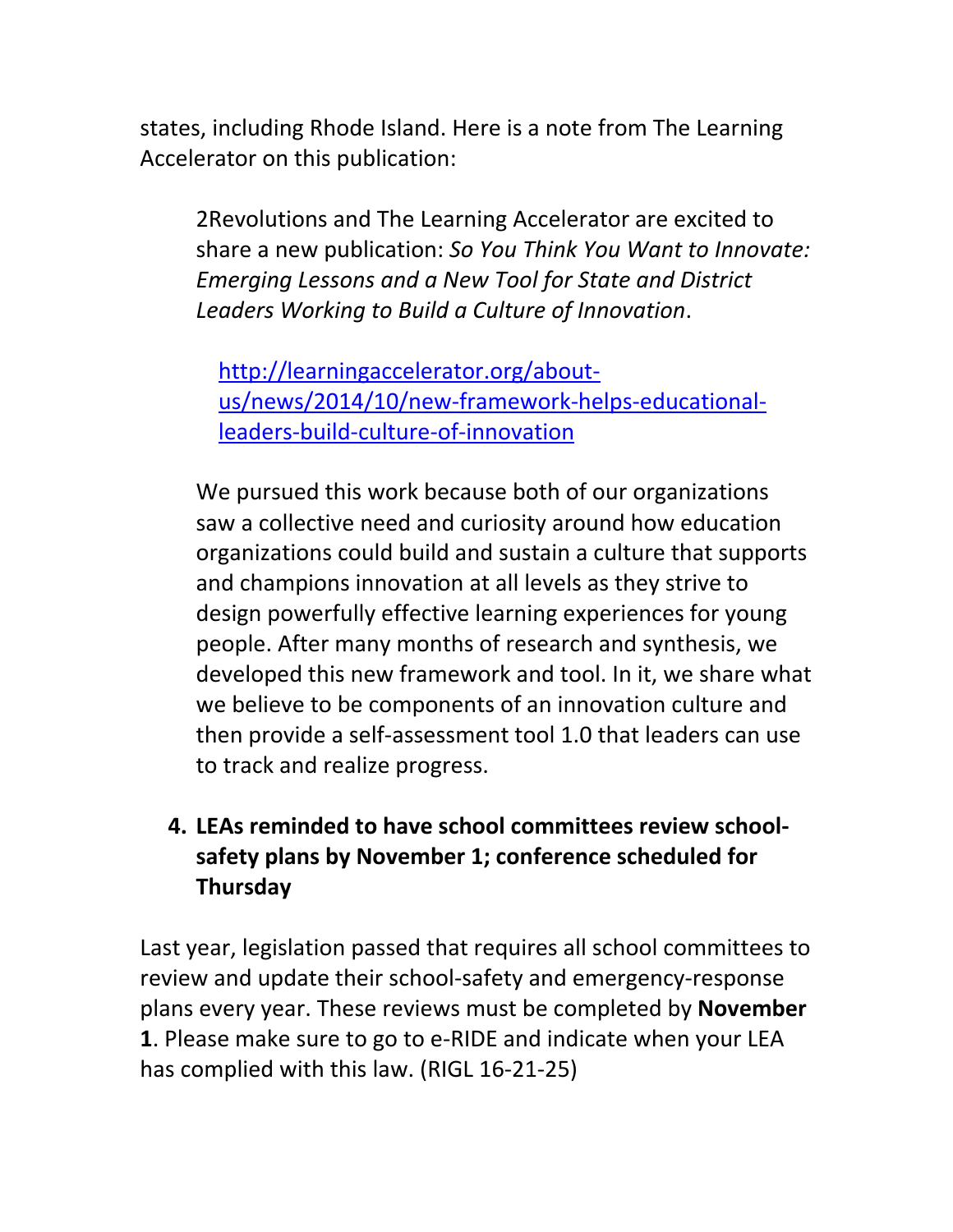By end of the year, RIDE must report to the Speaker of the House, the Senate President, and the Governor that all LEAs have completed these required updates and review.

As noted in the October 3 Field Memo, the Emergency Management Agency will hold its annual Rhode Island School Safety Conference **Thursday** (October 23), at the Crowne Plaza Hotel, in Warwick, from 8 a.m. to noon. The theme of this year's conference is "Building Partnerships for a Safe School Community," and the agenda has been shaped to address how state and local government agencies can work with schools in order to create a safe and secure environment for students and staff members throughout the state of Rhode Island.

At the conference, copies of the updated School Safety Assessment checklist will be available, which can help guide your school-safety assessments. These checklists are for your use in conducting your school‐safety assessments; you do not have to submit this document to RIDE. As of last year, all LEAs are required to conduct a school‐safety assessment in conjunction with local police and fire departments. Once you have conducted your initial school‐safety assessment, the law requires that you perform a new assessment every three years. (RIGL 16‐21‐23[a])

Registration information for the school‐safety conference is available at:

> https://riema.wufoo.com/forms/2014‐rhode‐island‐ school‐safety‐conference/.

If you have any additional questions or comments about the conference, you may contact the Emergency Management Agency, at 946‐9996.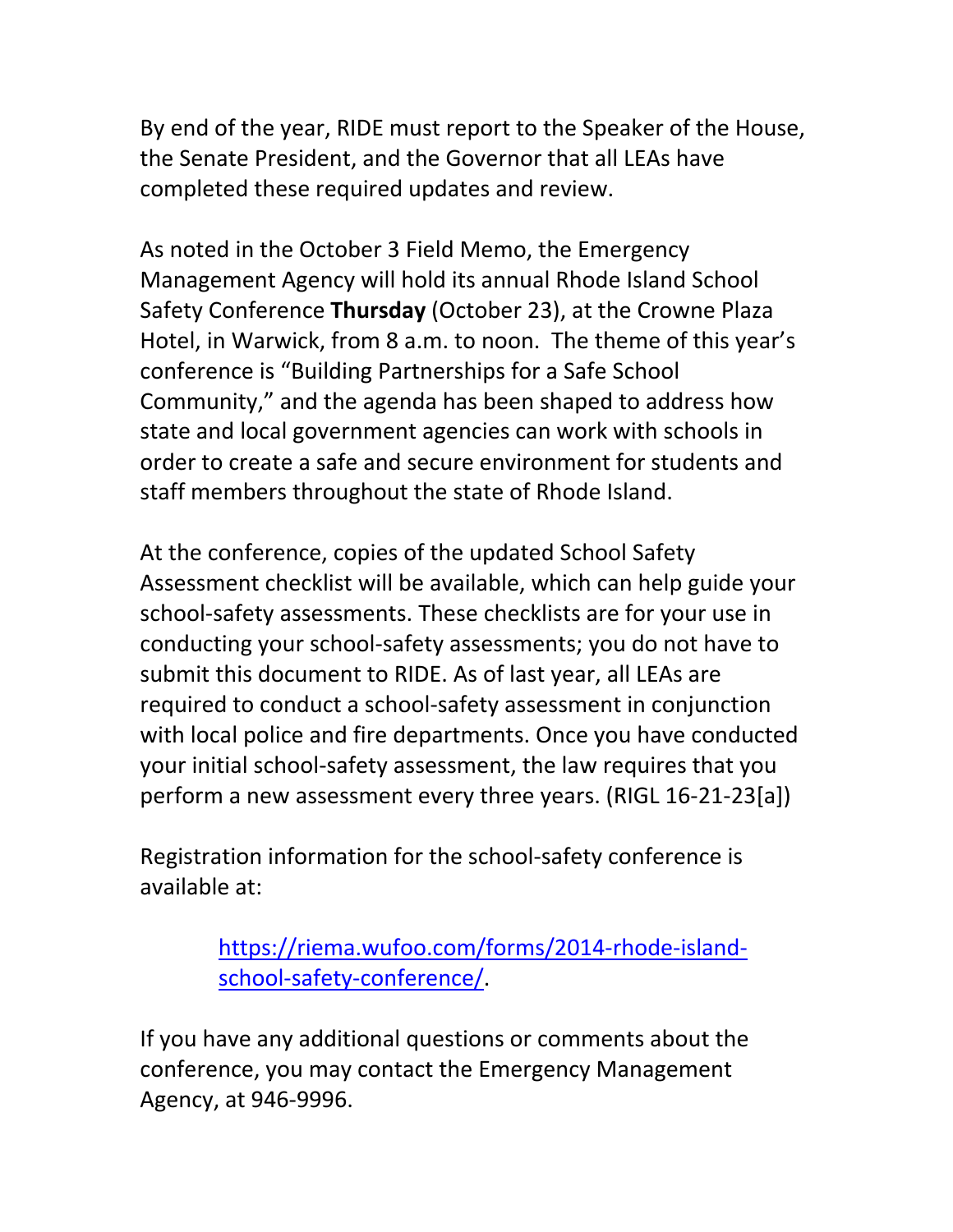As a reminder, two other bills passed last year dealing with emergency drills and the public records act.

One statute requires schools to conduct emergency‐egress drills every month. (Schools must not conduct these drills at the end of the year; they must conduct at least one drill each month while school is in session.) Schools must also conduct two lockdown drills, one in September and one in January. Your schools should coordinate these lockdown drills in conjunction with local police "whenever possible." (RIGL 16‐21‐4[a]).

Schools must also provide written reports to RIDE upon completion of these emergency drills. The fire marshal, assistant deputy fire marshal, or a local fire official may require that a fire drill be conducted in his or her presence. (RIGL 16‐21‐4[f])

Other legislation passed last year exempts from the public records and the open meetings acts all meetings of school‐safety teams and documents that these teams produce. (16‐21‐25)

#### **5. Central Falls teacher receives Evolution Education Award**

The National Association of Biology Teachers has named David Upegui, a science teacher at Central Falls High School, as the recipient of the *2014 Evolution Education Award.* David teaches biochemistry, food & nutrition science, human anatomy & physiology, AP biology, biology, and modern science & technology. He also started and coaches the Science Olympiad Team, and he is the Science & Math Investigative Learning Experiences (SMILE) teacher‐leader. David facilitates relationships between Central Falls High and many other organizations, including Rhode Island colleges and universities,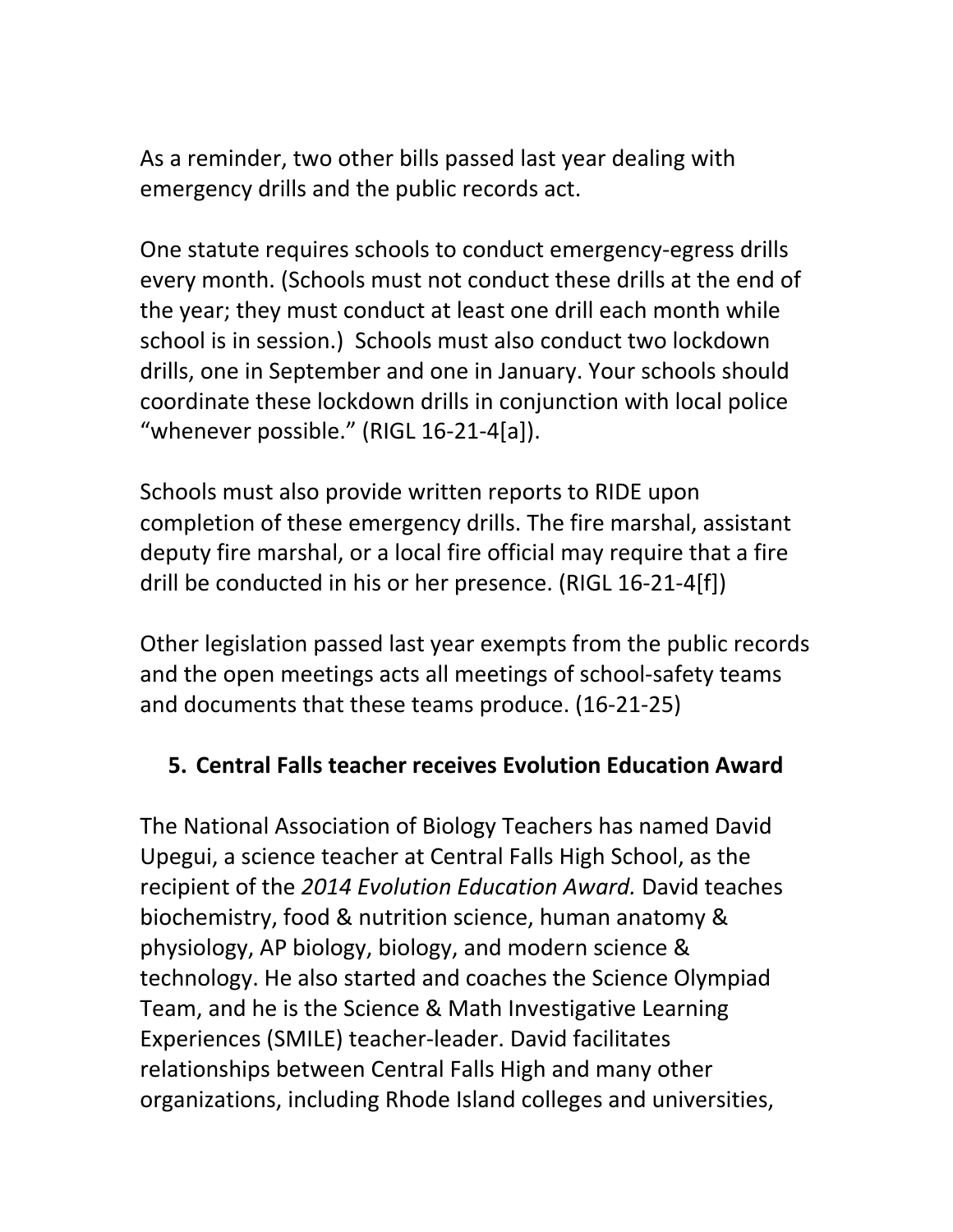the JASON project, Mystic Aquarium, Amgen pharmaceuticals, the SeaPerch Program, and the Norman Bird Sanctuary. An adjunct professor at Rhode Island College, David is a graduate of Central Falls High School and of Rhode Island College, where he is also an adjunct professor. Congratulations to David on earning the prestigious award!

The Evolution Education Award recognizes innovative classroom teaching and community education efforts to promote the accurate understanding of biological evolution.

# **6. Blackstone Valley Prep wins expansion grant**

Congratulations to our friends at the Blackstone Valley Prep Mayoral Academy, which has won an expansion grant from the U.S. Department of Education Charter Schools Program to support the development of the school as it adds three new campuses. Year one funding from the grant will be \$429,400. Blackstone Valley Prep is one of only 11 charter public schools to win one of the Expansion of High Quality Charter School grants.

## **From RIDE**

# *Early Learning:*

# **7. Update: RIDE seeks proposals for full‐day kindergarten start‐up funds**

RIDE is seeking proposals from school districts committed to moving to full‐day kindergarten. The General Assembly enacted the Rhode Island Full‐Day Kindergarten Accessibility Act (H 8049), which provides for one-time state start-up funding to support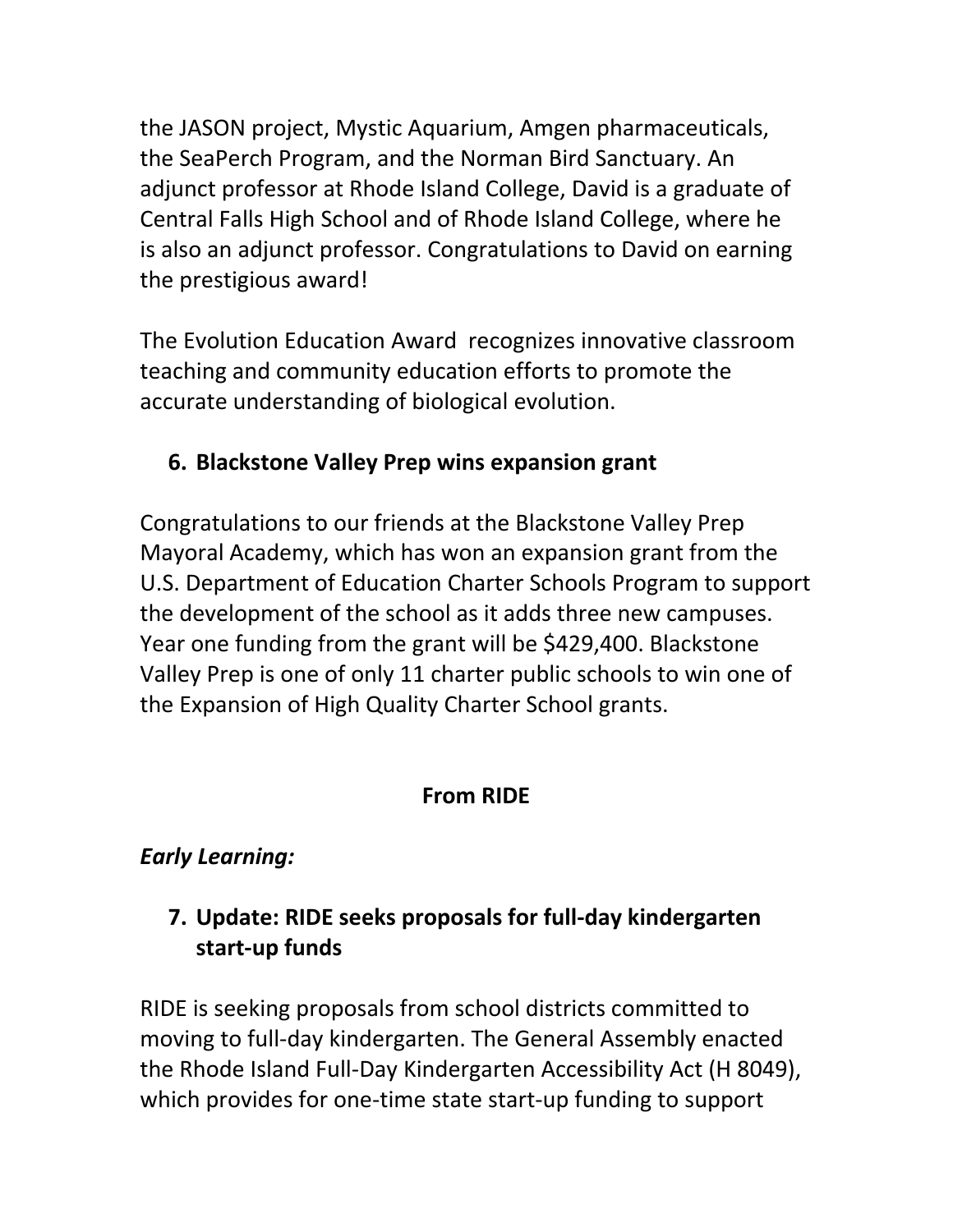districts that intend to open, operate, and sustain new full‐day kindergarten classrooms.

The newly set proposal submission deadline will be **November 14**.

The Request for Proposals is now posted here:

## www.ride.ri.gov/Early‐Childhood

### *Finances:*

# **8. RIDE requests reimbursement forms for nonpublic school textbooks by December 5 –** *Action Item*

With funding from the textbook‐reimbursement fund established by RIGL 16‐23‐3.1, RIDE will reimburse LEAs for any English language arts, history, or social studies textbooks on the approved 2013‐14 Textbook List. A single reimbursement payment will be made in February 2015. For reimbursement, please complete the Fiscal Year 2014‐2015 Textbook Verification Form, located on the RIDE website, and submit the form to RIDE by **December 5**.

#### *Educator Recognition:*

## 9. **First network meeting for the Rhode Island District Teachers of the Year will be October 30**

The Rhode Island District Teachers of the Year will meet on Thursday, October 30, for their first DTOY Network Meeting of the 2014‐15 academic year. In the months following this meeting, the DTOYs will have the opportunity to interview a few students to capture student perspectives on education. These interviews and the perspectives captured will be one piece of a much larger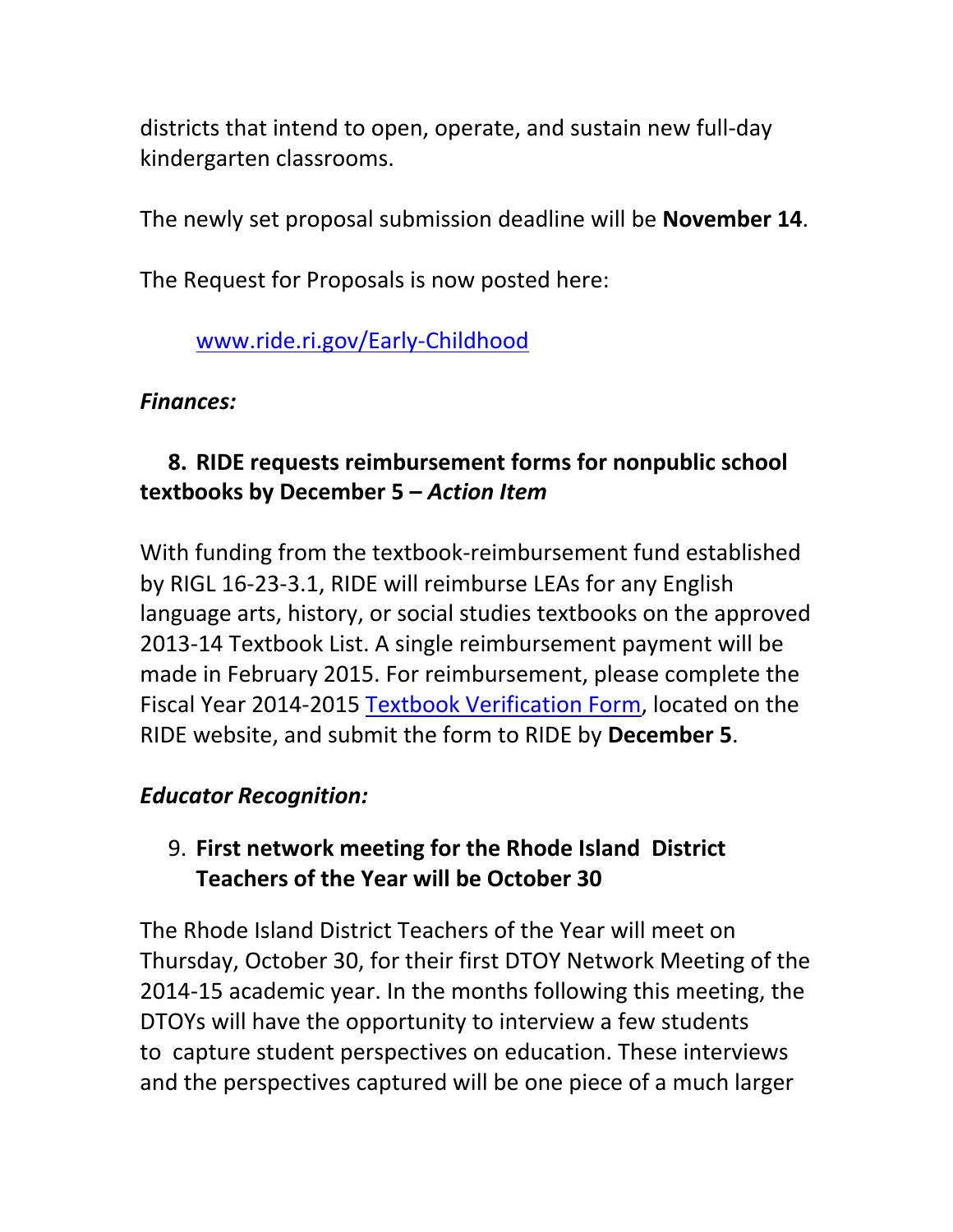pool of information that will inform the development of the new Rhode Island strategic plan for education.

### **From the U.S. Department of Education**

## **10. Secretary Duncan issues letter on enterovirus, Ebola**

Please see this letter from Education Secretary Arne Duncan, on the recent health issues related to enterovirus and Ebola.

Dear Superintendents,

As you are likely aware, the United States has been experiencing a nationwide outbreak of enterovirus D68 (EV‐ D68) associated with severe respiratory illness that has been especially harmful to children. At the same time, you and your communities may also have questions about the Ebola virus. To address both public health concerns, the U.S. Department of Education and our federal health partners have a number of informational resources to share with you.

Almost all of the Centers for Disease Control and Prevention (CDC)‐confirmed cases this year of EV‐D68 infection have been among children. Many of the children had asthma or a history of wheezing. Many parents continue to be worried about the outbreak and want information about what they can do to prevent illness and protect themselves and their families. The CDC has developed information and resources for parents about EV‐D68. Please help us to address parents' questions and concerns and make them aware that these resources are available.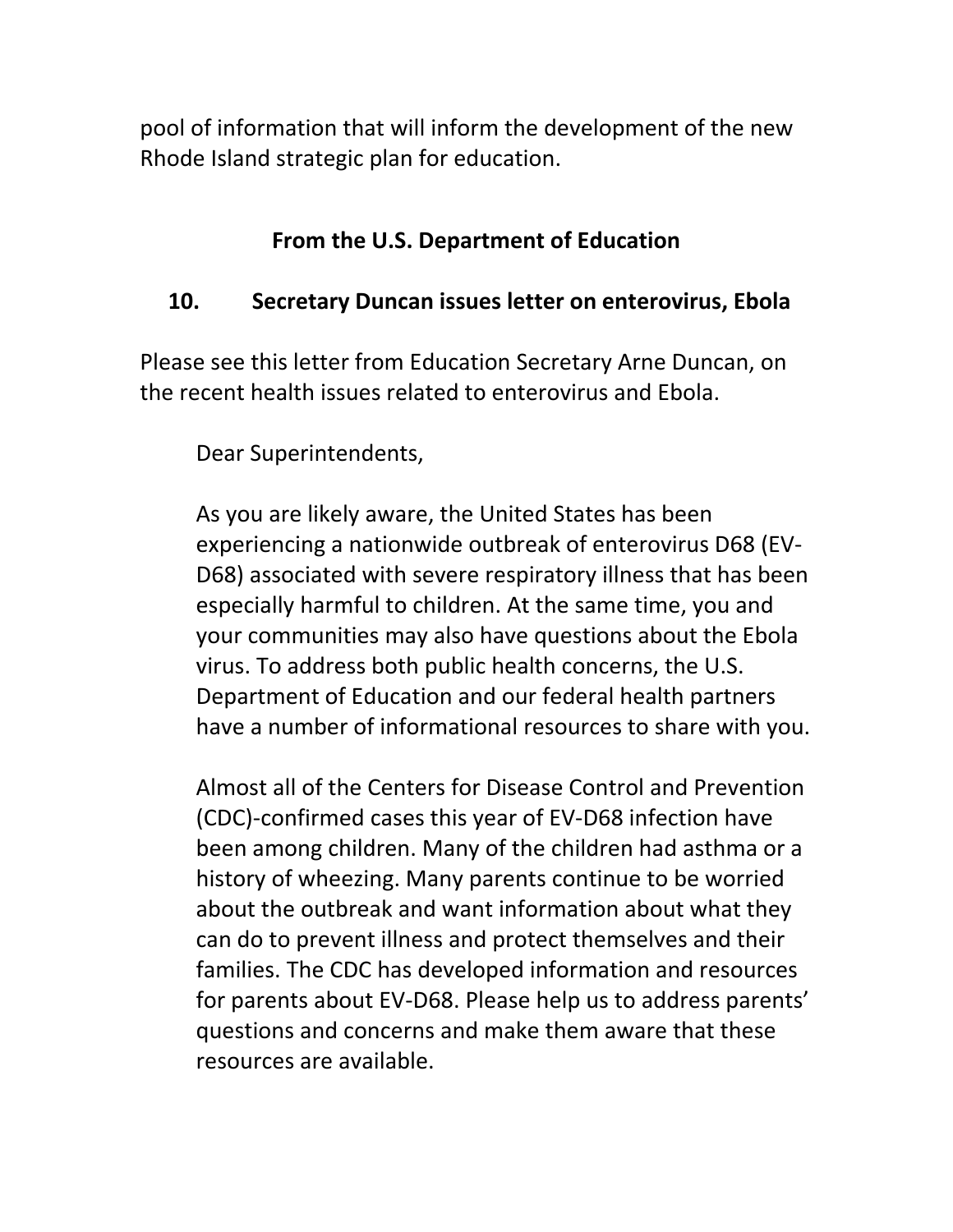Below are CDC resources about EV‐D68 developed for parents:

- Web Feature, "What Parents Need to Know About Enterovirus D68"
- Drop-in newsletter article (matte article), "Parents: Learn the Facts about Enterovirus D68"
- Fact sheet for parents, "What Parents Need to Know about Enterovirus D68"
- General questions and answers for the public
- Infographic: Keep Your Child from Getting and Spreading Enterovirus D68

Here are just a few ideas of how you can use and share these resources:

Most importantly, work with your schools to share CDC information with parents:

- Print and send copies of the fact sheet and/or infographic home with children
- Email parents links to information on the CDC web site
- Post links to CDC information on schools' social media accounts
- Link to the URLs provided in the list above on your parent‐facing web pages.

Share the infographic or Web Feature with parents over social media. Below are some sample tweets or create your own: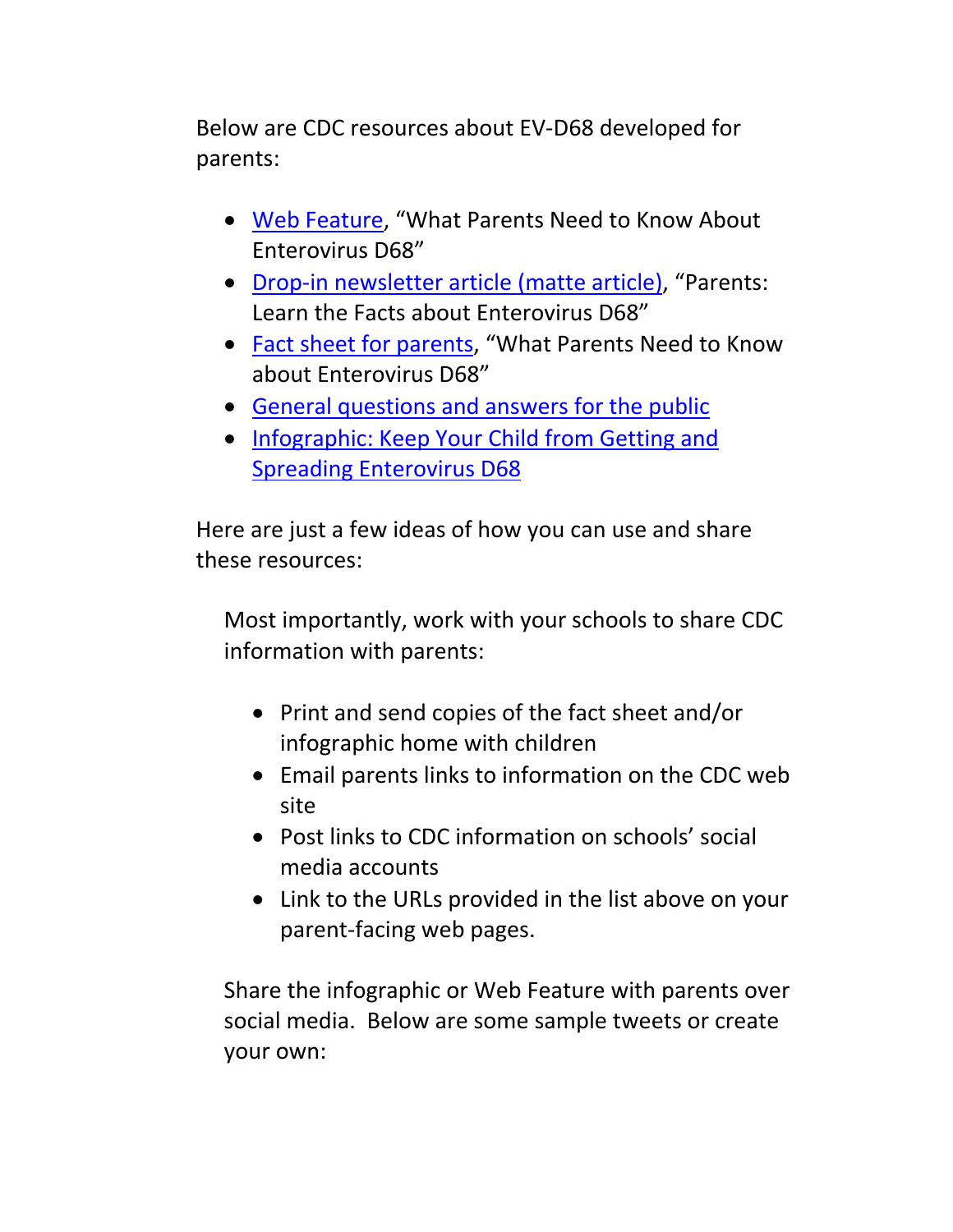- Parents, CDC addresses your questions & concerns w/ new educational materials about EV‐D68. http://1.usa.gov/1o92Sdx
- Concerned about #enterovirus? Here's what you need to know about EV‐D68 & respiratory illness. http://1.usa.gov/1sC9Jfc
- Parents, follow these steps to protect kids, esp those w/ asthma, from EV‐D68 & other viruses that cause respiratory illness. http://go.usa.gov/VyzA

Syndicate content from the CDC website. CDC encourages organizations to mirror CDC's web text through content syndication rather than copy text onto their websites. Benefits include immediate and automatic updates whenever any changes are made on the CDC site and ensures all content is consistent and current across the Internet. If you'd like to include EV‐D68 Web content without having to monitor and copy updates, visit Content Syndication for the free, one‐time setup instructions. Enterovirus D68 is listed under "Syndication Topics."

Place the text of the matte article on your website or in e‐ newsletters and other publications you have that reach parents.

Work with local child‐care facilities and organizations in your area to share CDC information with parents:

■ Ask child-care centers to place the drop-in article in parent newsletters.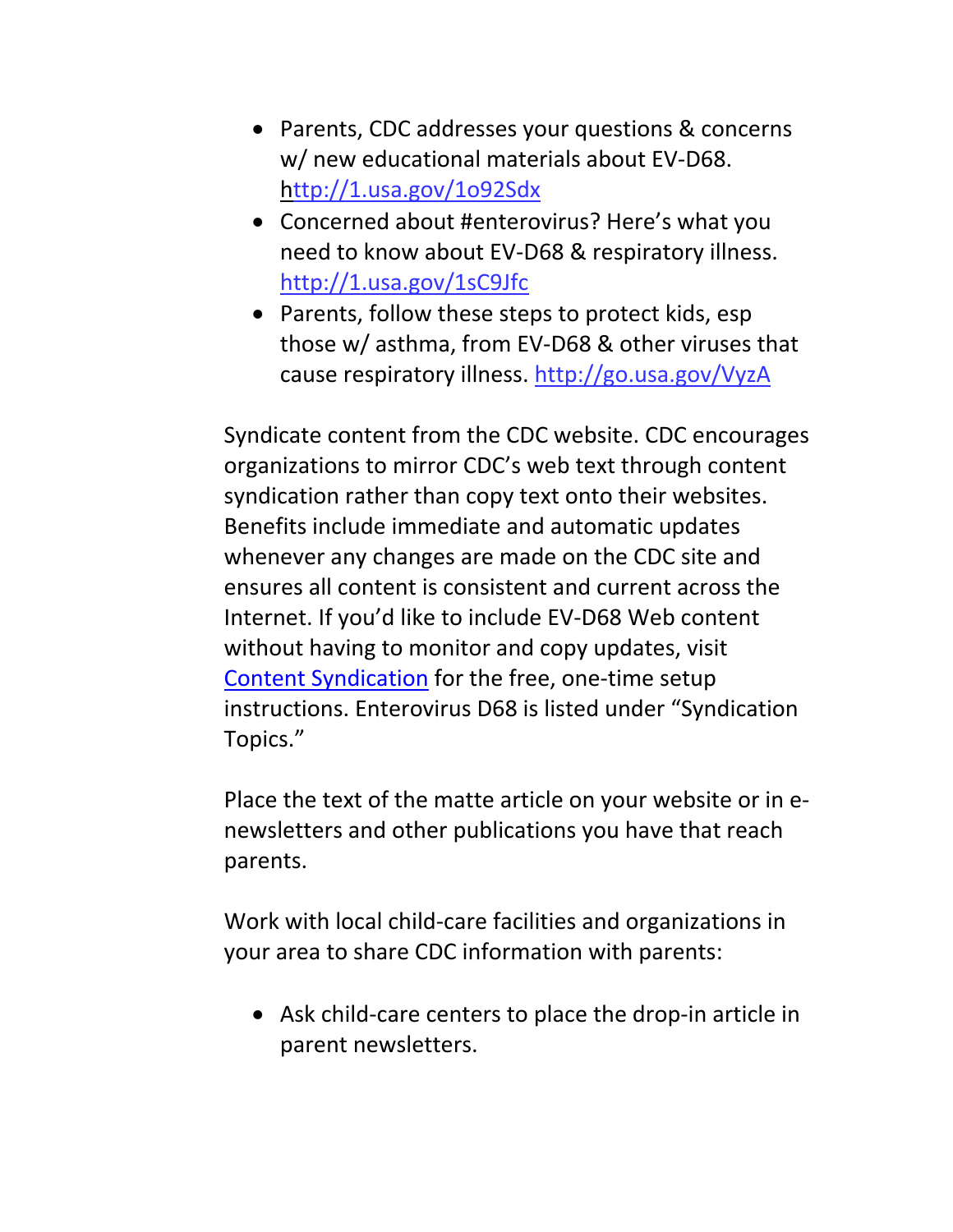- Ask child care centers to print and post the fact sheet or infographic.
- Encourage parents and community partners to share the fact sheet with doctor's offices, clinics, faith communities, and other community settings.

Yesterday, the CDC issued a press release sharing news about a new lab test developed by CDC for EV‐D68, which will allow more rapid testing of specimens. Because of this new test, confirmed cases of EV‐D68 will appear to rise rapidly over the next 7 to 10 days as specimen testing accelerates. However, changes in case counts won't represent a real‐time influx of new cases.

Remember, too, as enterovirus season is expected to taper off, flu activity usually begins to increase in October. While there is not a vaccine to prevent illness from enteroviruses, the single best way to protect against the flu is to get vaccinated each year. Many resources for parents and others can be found on the CDC flu web site. CDC recommends that *all* children 6 months old or older get a flu vaccine.

Finally, we know your communities may also have questions about what schools can do to keep students and adults safe from the Ebola virus. The President has made control of Ebola a top national security priority, and we as a nation have spent more than \$100 million fighting this outbreak since the first cases were reported last March in Africa. Our national health system has the capacity and expertise to quickly detect and contain this disease and is working with states and school districts to ensure the safety of our students and school employees. As you likely know, the CDC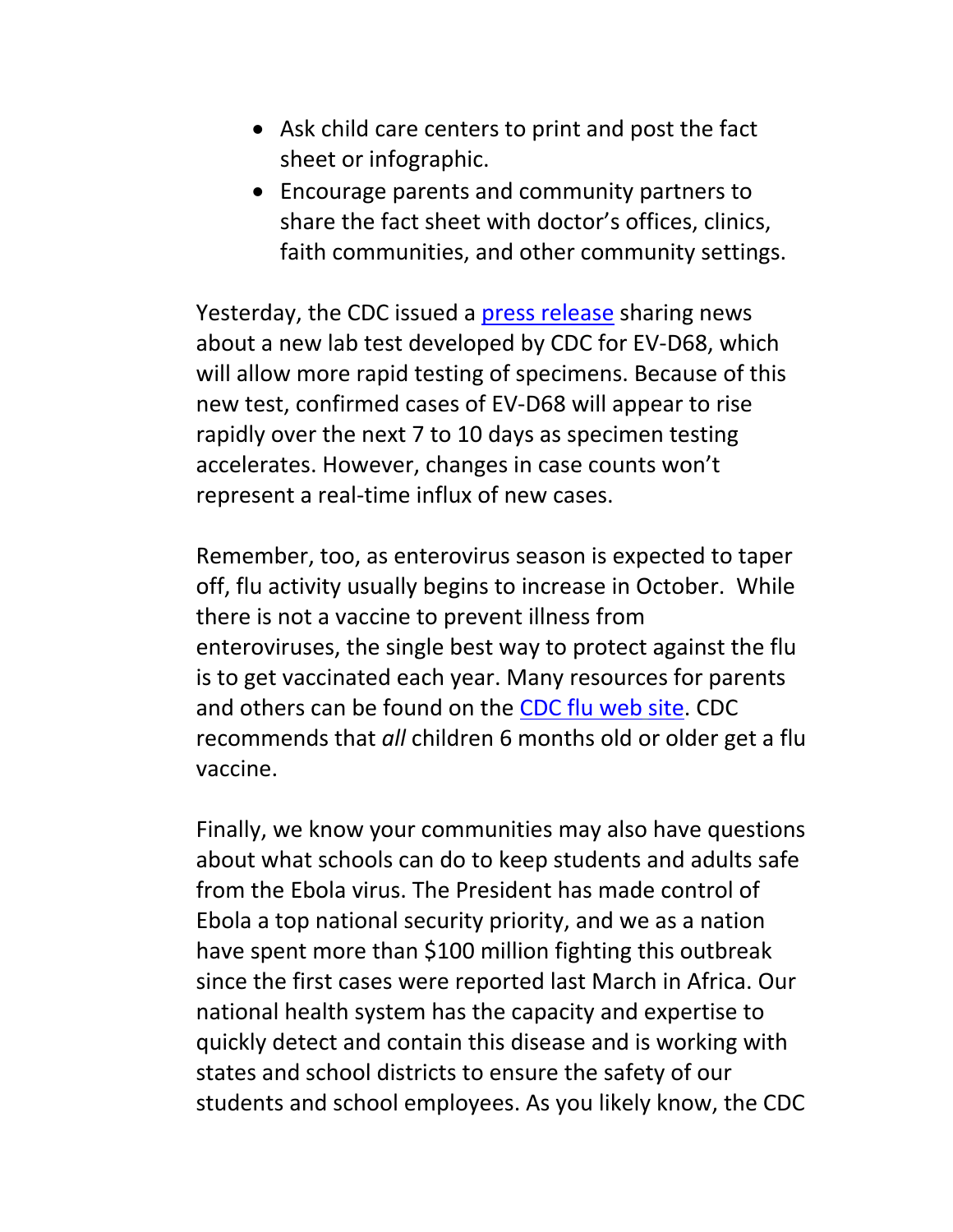is continually updating its information on Ebola, information that can be found here:

http://www.cdc.gov/vhf/ebola/index.html.

The U.S. Department of Education Office of Safe and Healthy Students has a number of materials available regarding Readiness and Emergency Management of Schools in crisis situations, and those materials can be found here:

http://rems.ed.gov/.

One resource at this web link is steps the Dallas Independent School District (DISD) has taken to keep parents and community partners continually updated on the Ebola situation there, including establishing a website:

http://www.dallasisd.org/healthupdates.

Additional materials developed by the DISD Communications Team included there are:

All Staff Notice about Ebola Parent Letter — English Parent Letter — Spanish Ebola FAQ Talking with Children about Ebola Recognizing and Reducing Signs of Anxiety in Times of **Crisis** 

We sincerely hope that you find these materials beneficial and that you will share them through all of your available networks and communication vehicles.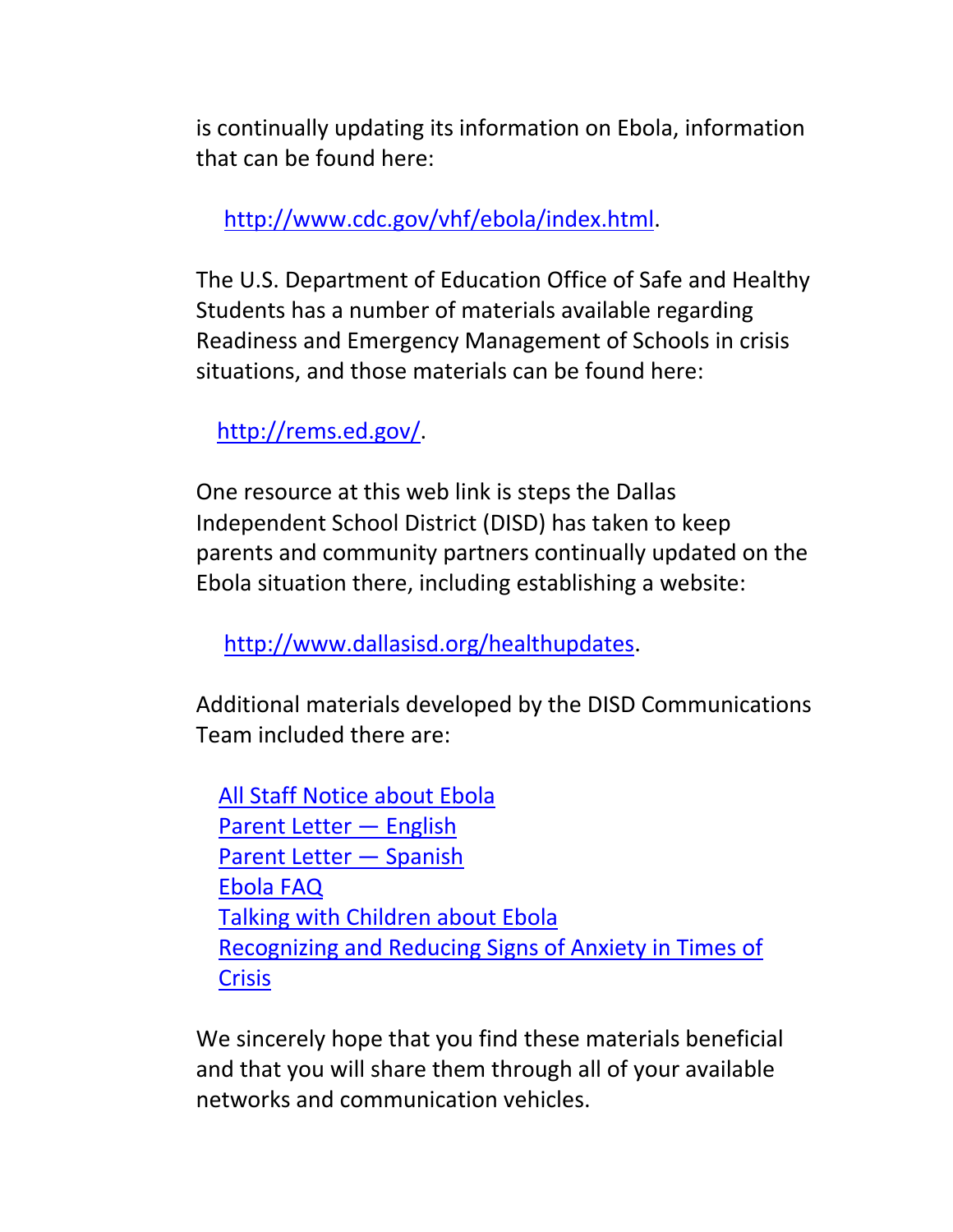Thank you.

The National Public Engagement Team The State and Local Public Engagement Team U.S. Department of Education

### **From other organizations**

## **11. Rhode Island schools invited to participate in performance‐assessment project**

Please see this message from the Center for Collaborative Education:

The Center for Collaborative Education (CCE) invites you to participate in a groundbreaking performance‐assessment project sponsored by the Stanford Center for Assessment, Learning, and Equity (SCALE), the Stanford Center for Opportunity Policy in Education (SCOPE), the Educational Policy Improvement Center (EPIC). The work many of you have done as part of the Strengthening Proficiency Based Graduation performance assessment initiative puts you in an excellent position to contribute.

The Innovation Lab Network (ILN) Performance Assessment Project is collecting and curating a set of quality performance tasks that will populate an open‐source, vetted task bank accessible to teachers. The emphasis is on the type of performance‐based measures that support assessment of deeper learning. Last year's pilot included 27 tasks in ELA, mathematics, and science. The next pilot stage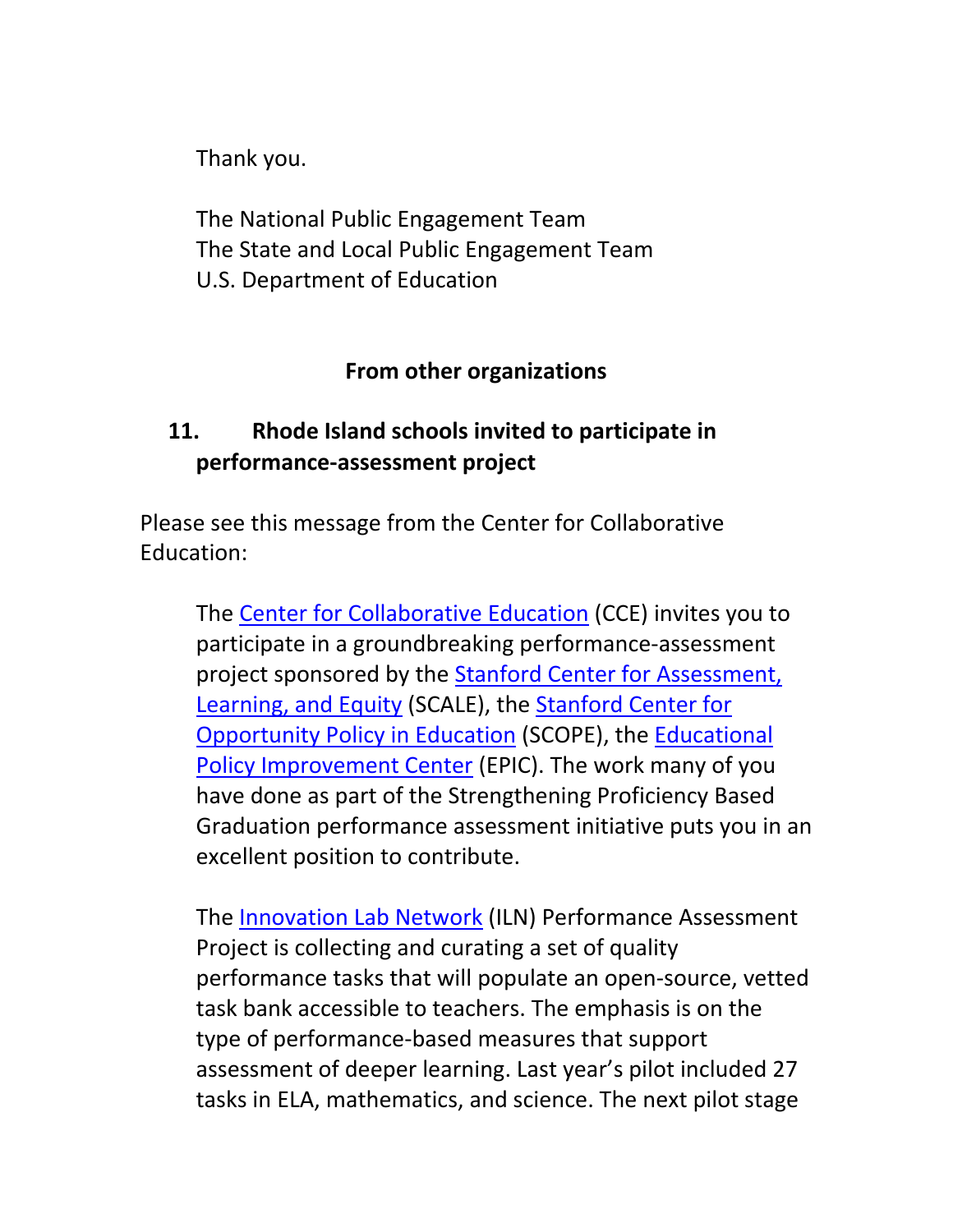of the performance tasks is expected to take place in Spring 2015. CCE invites Rhode Island secondary schools to submit a self‐authored performance task or tasks to be considered for inclusion in the bank.

Submitted tasks will be reviewed to ensure their consistency with project-based Quality Criteria and formatted to fit a common project template. Task submission is needed by **October 30**. Please respond with your interest and/or questions to Laurie Gagnon (lgagnon@ccebos.org).

## **12. Grants available to schools for environmental projects**

Please see this message from the Environment Council of Rhode Island:

The Environment Council of Rhode Island's (ECRI) Education Fund is pleased to announce that we are opening the application process for the Eighth Annual Loraine Tisdale Environmental Education Fund awards.

Each year ECRI's Education Fund gives out small grants to Rhode Island schools and school‐based after‐school programs for hands‐on environmental projects by students that benefit the local environment. Schools and after‐school programs can request an application from the ECRI's Education Fund, or download one here.

We are pleased to offer 3 grants of up to \$250 in support of school‐based projects that:

• have student participation;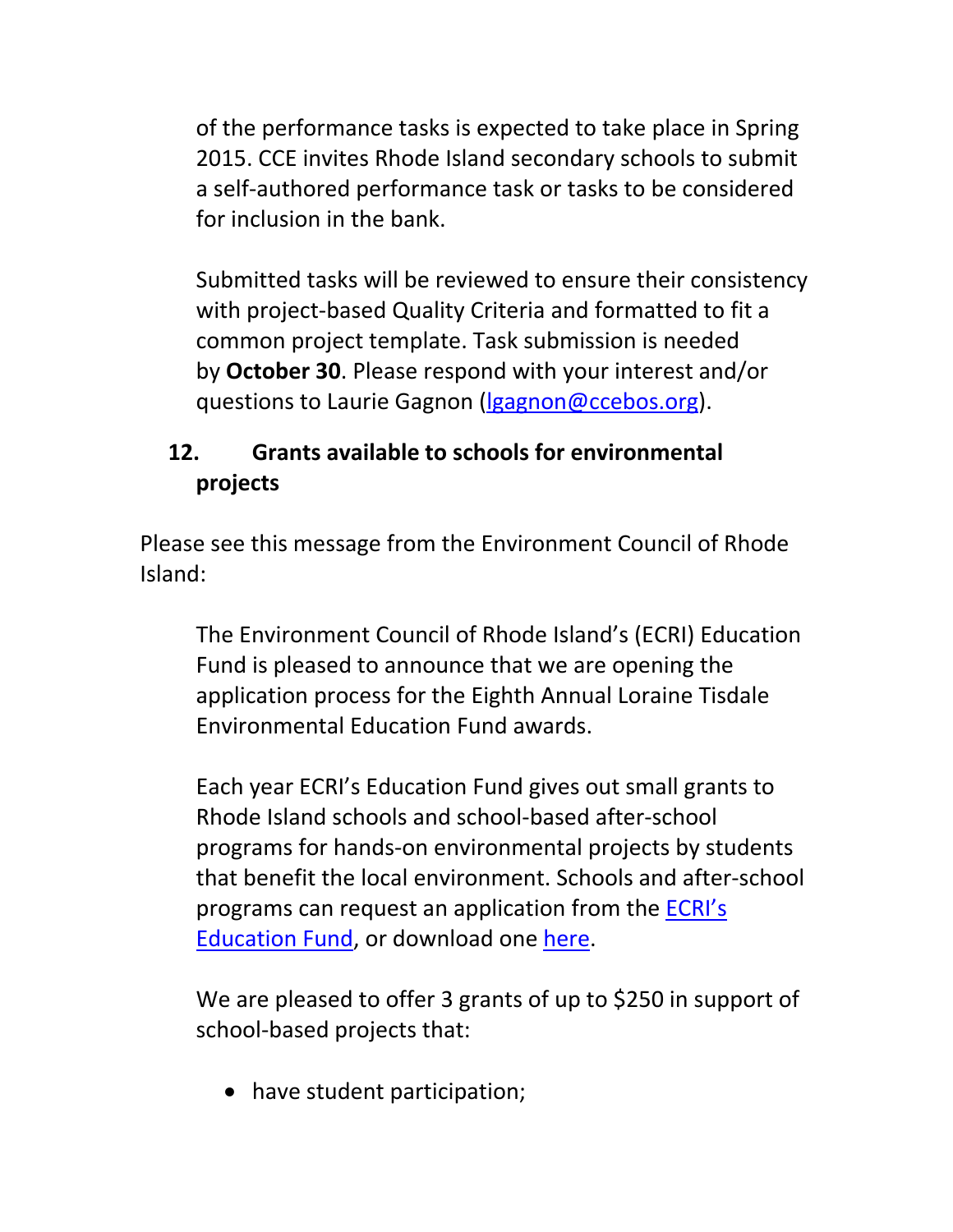- lead to measurable improvement in an environmental condition; and
- involve the community beyond a school in some way.

All Rhode Island schools and school‐based after‐school programs are encouraged to apply, and an ECRI Education Fund representative will be happy to answer any questions to help schools with their project application. We can be contacted either by e‐mail here or by phone, at 621‐8048.

Independent environmental professionals will review all applications, and three schools or school‐based after‐school programs will receive \$250 to carry out their projects. Over the last 5 years, schools all over Rhode Island have been awarded these grants for water‐quality, school‐garden, recycling, composting, and alternative‐energy projects.

The Loraine Tisdale Environmental Education Awards honor a woman whose energy for a just and healthy environment was legendary. Mrs. Tisdale held an undergraduate degree in chemistry and a degree in nursing. For many years she led an organization that addressed safety and health issues concerning pesticides.

The application deadline is **November 20**, and awards will be made in January for projects to be undertaken in the spring of 2015. Applications and further information are available here.

#### **13. Boston Globe available free to educators, students**

Please see this message from the Boston Globe Foundation: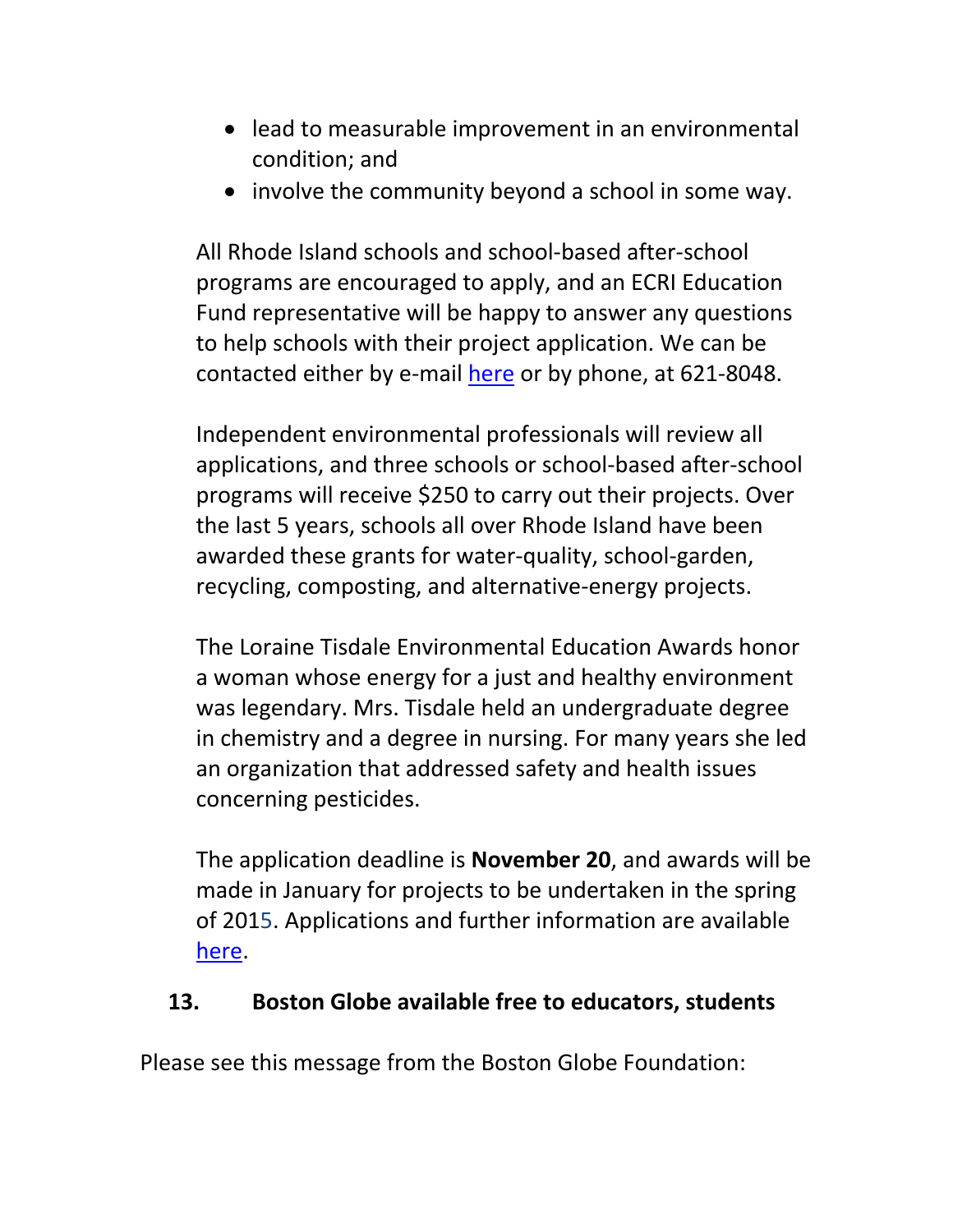The Boston Globe News in Education (NIE) program is pleased once again to extend an exciting offer to Rhode Island educators and their students.

Thanks to the generosity of private donors and corporate sponsors, access to The Boston Globe and educational resources are available free of charge to Rhode Island teachers in kindergarten through grade 12.

Register for free Boston Globe classroom access at:

http://nieonline.com/bostonglobe/order.cfm.

The registration process is quick and easy. (For Rhode Island schools, under "I can't find my school" enter school name and Zip code.) Once registered, teachers and their students will now have 24/7 access to these Boston Globe digital products:

- The Boston Globe e-paper looks just like an electronic replica of the print newspaper but with interactive features. Using the Boston Globe e‐paper, students can listen to individual articles or have them translated into 17 languages.
- BostonGlobe.com is the digital version of The Boston Globe. Students can search for keywords on BostonGlobe.com and save articles to their own personal accounts.
- Boston.com offers 24-hour breaking news and sports coverage from The Boston Globe along with streaming audio and video from RadioBDC, the Globe's alternative rock Internet radio station.